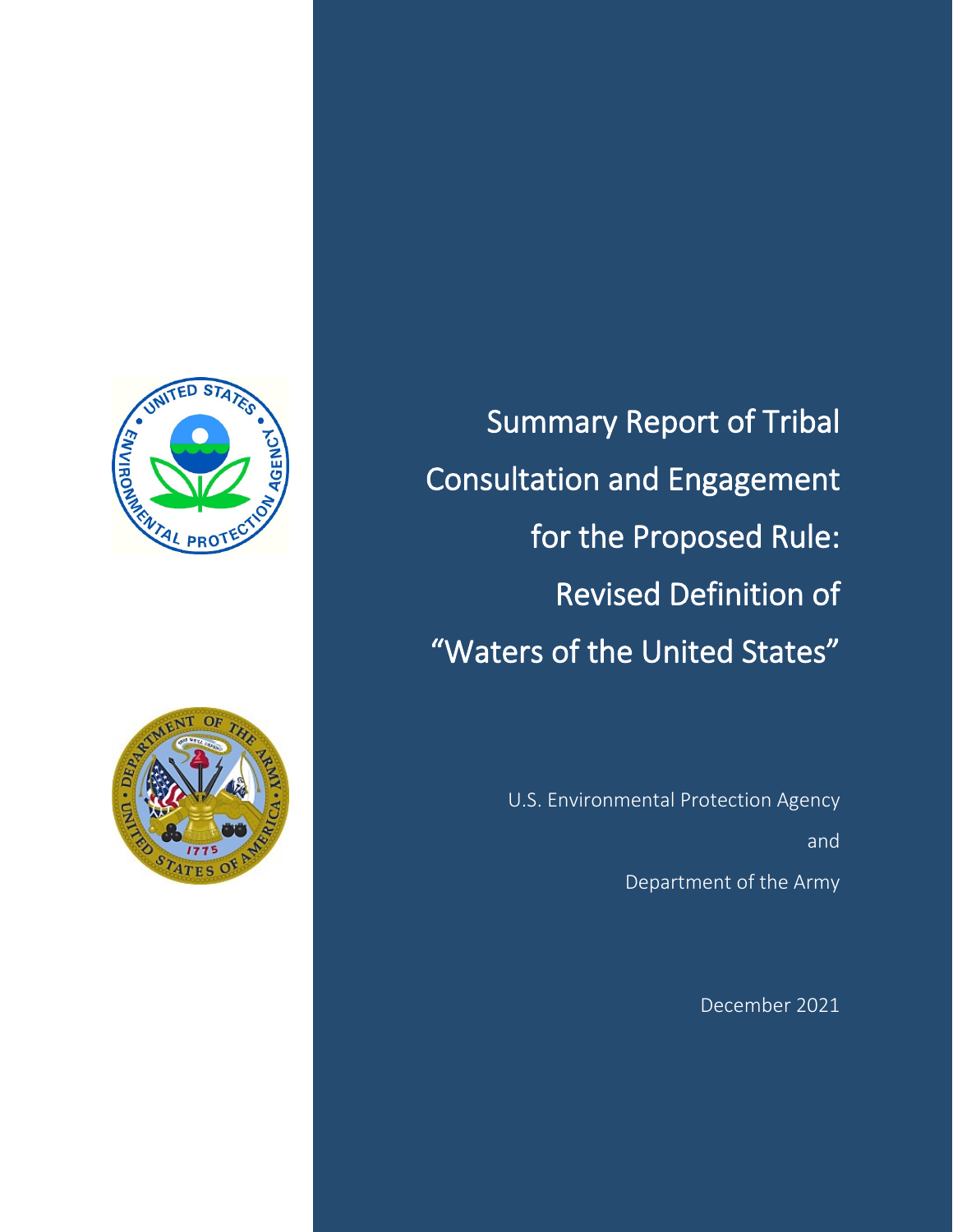# **Table of Contents**

| Themes Emerging from Tribal Consultation Letters, Consultation Meetings, and Other Pre-Proposal Tribal |
|--------------------------------------------------------------------------------------------------------|
|                                                                                                        |
|                                                                                                        |
|                                                                                                        |
| Need For Clean Water for Cultural, Religious, Subsistence, and Economic Uses7                          |
|                                                                                                        |
|                                                                                                        |
|                                                                                                        |
|                                                                                                        |
|                                                                                                        |
|                                                                                                        |
|                                                                                                        |
|                                                                                                        |
|                                                                                                        |
|                                                                                                        |
|                                                                                                        |
|                                                                                                        |
|                                                                                                        |
|                                                                                                        |
|                                                                                                        |
| Appendix A: Tribes/Tribal Organizations Sending Consultation Comment Letters  13                       |
|                                                                                                        |
|                                                                                                        |
|                                                                                                        |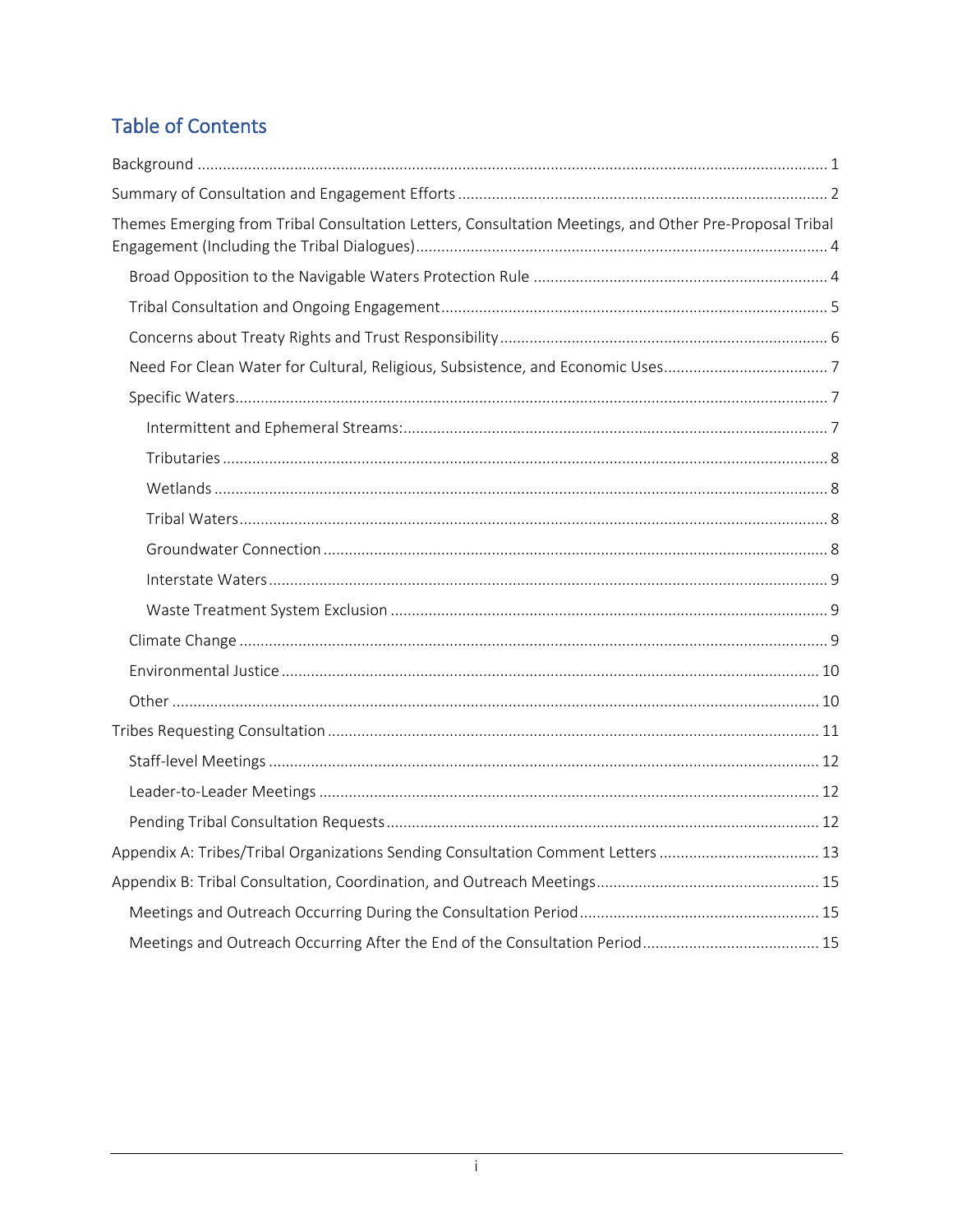#### <span id="page-2-0"></span>**BACKGROUND**

This document was prepared to support the U.S. Environmental Protection Agency (EPA) and Department of the Army (the agencies) in drafting the proposed rule "Revised Definition of 'Waters of the United States," which was signed by the agencies on November 18, 2021. This report summarizes the agencies' tribal consultation and coordination efforts and the feedback they received.

The tribal consultation process described in this report follows the U.S. Environmental Protection Agency's (EPA) policy for implementing Executive Order (E.O.) [1](#page-2-1)3175<sup>1</sup> on Consultation and Coordination with Indian Tribal Governments and responds to E.O. 13990: *Executive Order on Protecting Public Health and the Environment and Restoring Science to Tackle the Climate Crisis*, dated January 20, 2021. E.O. 13990 directs federal agencies to review rules issued in the prior four years that are or might conflict with the policy stated in that order. In conformance with Executive Order 13990, EPA and the Army undertook a review of the Navigable Waters Protection Rule (NWPR) and its definition of "waters of the United States." The agencies determined that a reduction in the scope of protected waters could have a potentially extensive and adverse impact on the nation's waters. Following a federal district court decision vacating the NWPR on August 30, 2021, the agencies halted implementation of the NWPR and began interpreting "waters of the United States" consistent with the pre-[2](#page-2-2)015 regulatory regime.<sup>2,[3](#page-2-3)</sup>

To meet the objectives of the Executive Order 13990, the agencies have initiated a new rulemaking process. First, the agencies have proposed restoring the longstanding Clean Water Act regulations that were in place for decades prior to 2015 (referred to as the pre-2015 regulations), with revisions to reflect consideration of relevant Supreme Court decisions. The agencies then anticipate proposing a second rule which would build upon the foundation of the proposed rule.

This report is being released in support of the first proposed rule revising the definition of "waters of the United States" ("Revised Definition of 'Waters of the United States,'" EPA-HQ-OW-2021-0602), which was preceded by tribal and federalism consultations, initial public meetings, and a request for written recommendations, all to hear the perspectives of interested stakeholders and the agencies' co-regulators on how to define "waters of the United States" under the Clean Water Act and how to implement that definition. Because this revised definition may impact tribes, the agencies undertook tribal consultation under the *EPA Policy on Consultation and Coordination with Indian Tribes* and the U.S. Army Corps of Engineers Tribal Consultation Policy. The agencies initiated the tribal consultation and consultation process before proposing this rule by sending a "Notification of Consultation and Coordination" letter on July 30, 2021, to all federally recognized tribes, as discussed in more detail in the "Summary of Consultation and Engagement Efforts" section of this report. In addition to two national tribal consultation kickoff webinars held in August 2021, the agencies convened several staff-level meetings

<span id="page-2-1"></span> $1$  Executive Order 13175 requires that agencies consult with tribal governments on rules, policies, and guidance with tribal implications. *EPA Policy on Consultation and Coordination with Indian Tribes* defines when and how consultation takes place. EPA and the Army followed EPA's consultation policy and the Corps' consultation policy for this tribal consultation.

<span id="page-2-2"></span><sup>2</sup> *See Pascua Yaqui Tribe v. EPA*, No. 20-00266 (D. Ariz. Aug. 30, 2021) and *Navajo Nation v. Regan*, No. 2:20-cv-00602 (D.N.M. Sept. 27, 2021); U.S. EPA, Current Implementation of Waters of the United States, [https://www.epa.gov/wotus/current-](https://www.epa.gov/wotus/current-implementation-waters-united-states)

<span id="page-2-3"></span>implementation-waters-united-states.<br><sup>3</sup> The "pre-2015 regulatory regime" refers to the agencies' pre-2015 definition of "waters of the United States," implemented consistent with relevant case law and longstanding practice, as informed by applicable guidance, training, and experience.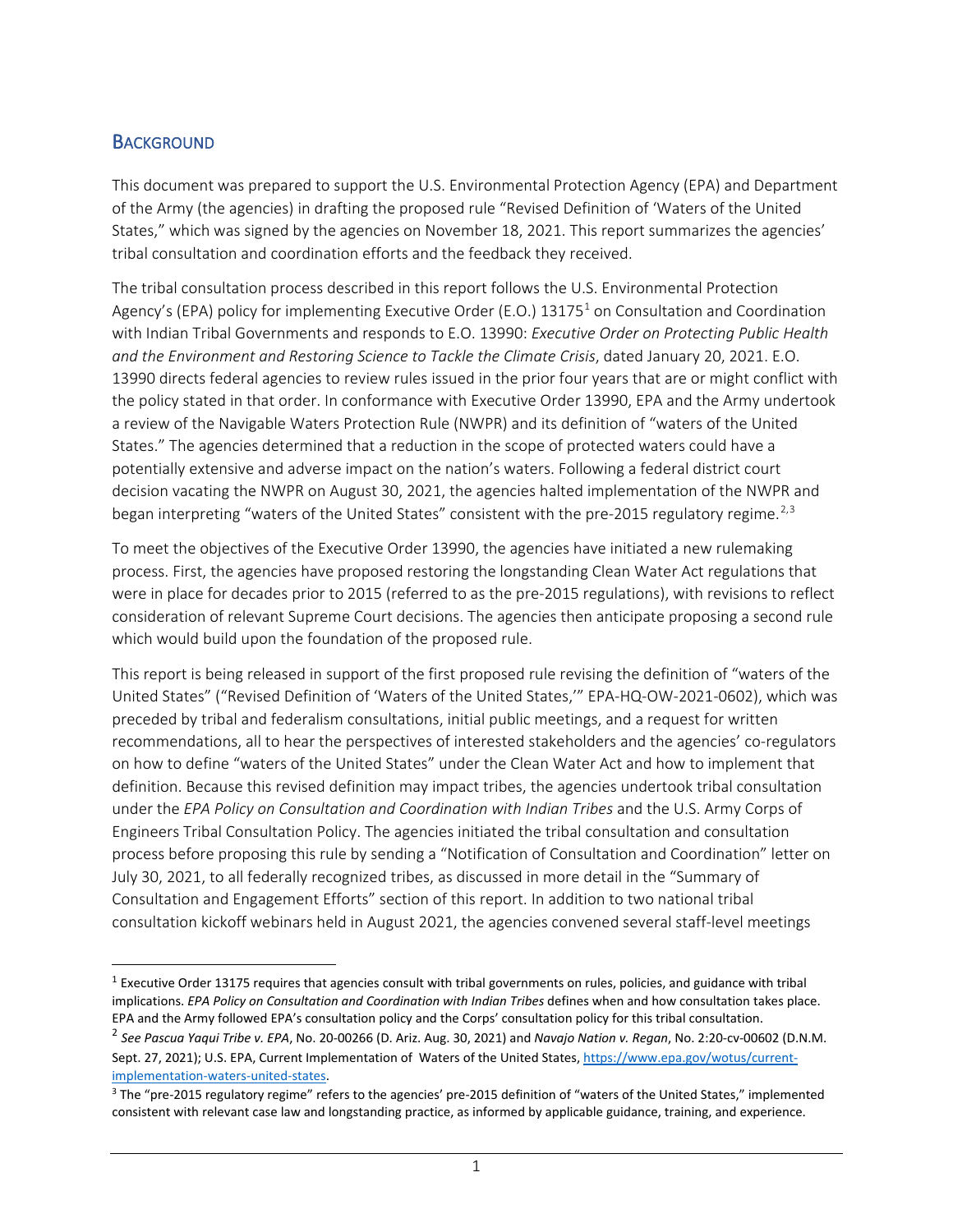and leader-to-leader consultations with individual tribal governments and presented at EPA tribal meetings. In addition, the agencies continued outreach and engagement with tribes and sought other opportunities to provide information and hear feedback from tribes at national and regional tribal meetings after the end of the consultation period, including by hosting four regional tribal dialogues in October 2021. The agencies also are working to honor requests from individual tribes for consultation. In all of these activities, the agencies solicited input on the proposed rule to revise the definition of "waters of the United States" consistent with E.O. 13990, the Clean Water Act, and U.S. Supreme Court opinions.

This report summarizes the consultation and outreach conducted with tribes and tribal organizations during the rulemaking process to date. It also summarizes comments and input provided by participants at tribal meetings, the letters received during the tribal consultation period, and comments provided by tribes during individual consultation meetings. The summary is intended to provide a description of the wide range of comments received from tribes and tribal organizations as part of this consultation and coordination process.

# <span id="page-3-0"></span>SUMMARY OF CONSULTATION AND ENGAGEMENT EFFORTS

The agencies began consultation with federally recognized tribes on this rulemaking on July 30, 2021. On July 28, 2021, Jaime Pinkham, Acting Assistant Secretary of the Army for Civil Works, signed the Notification of Consultation and Coordination letter, and Radhika Fox, EPA's Assistant Administrator for Water, signed the letter on July 29, 2021, which invited tribal officials and their designated consultation representatives to participate in the consultation and coordination process and provide comments to the agencies on the forthcoming proposed rule. The agencies sent the letter and the consultation plan to all federally recognized tribes on July 30, 2021, initiating the tribal consultation period. EPA also notified tribes of the consultation via the Tribal Consultation Opportunities Tracking System [\(http://tcots.epa.gov\)](http://tcots.epa.gov/). On August 16, 2021, the agencies extended the tribal consultation comment period to October 4, 2021. The letters initiating tribal consultation and extending the consultation comment period are attached to this consultation report in the docket for the proposed rule.

The agencies held two identical Tribal Consultation Kick-off Webinars on August 19, 2021, and August 24, 2021, to provide an overview of the forthcoming rulemaking and to receive input from tribal representatives about this action. The agencies consulted with tribes to gain an understanding of tribal views on a forthcoming proposed rulemaking and to solicit their pre-proposal comments on what they thought a revised definition of "waters of the United States" should look like. The agencies continued outreach with tribes as well as consultation with individual tribes after the end of the consultation comment period and continued to accept tribal consultation comments after the close of the consultation period.

Many of the sessions were led by or attended by one or more of the following representatives: for EPA, Radhika Fox, Assistant Administrator for Water; Sylvia Quast, Senior Advisor to the Assistant Administrator for Water; Zach Schafer, Senior Advisor to the Assistant Administrator for Water; Brian Frazer, Director of the Oceans, Wetlands and Communities Division; Russ Kaiser, Chief of the Program Development and Jurisdiction Branch; Damaris Christensen, Jurisdiction Team Lead; Rose Kwok, tribal consultation lead for the rulemaking; Karen Gude, Office of Water Tribal Program Coordinator; Elise O'Dea, Office of General Counsel; for the Army, Jaime Pinkham, Acting Assistant Secretary of the Army for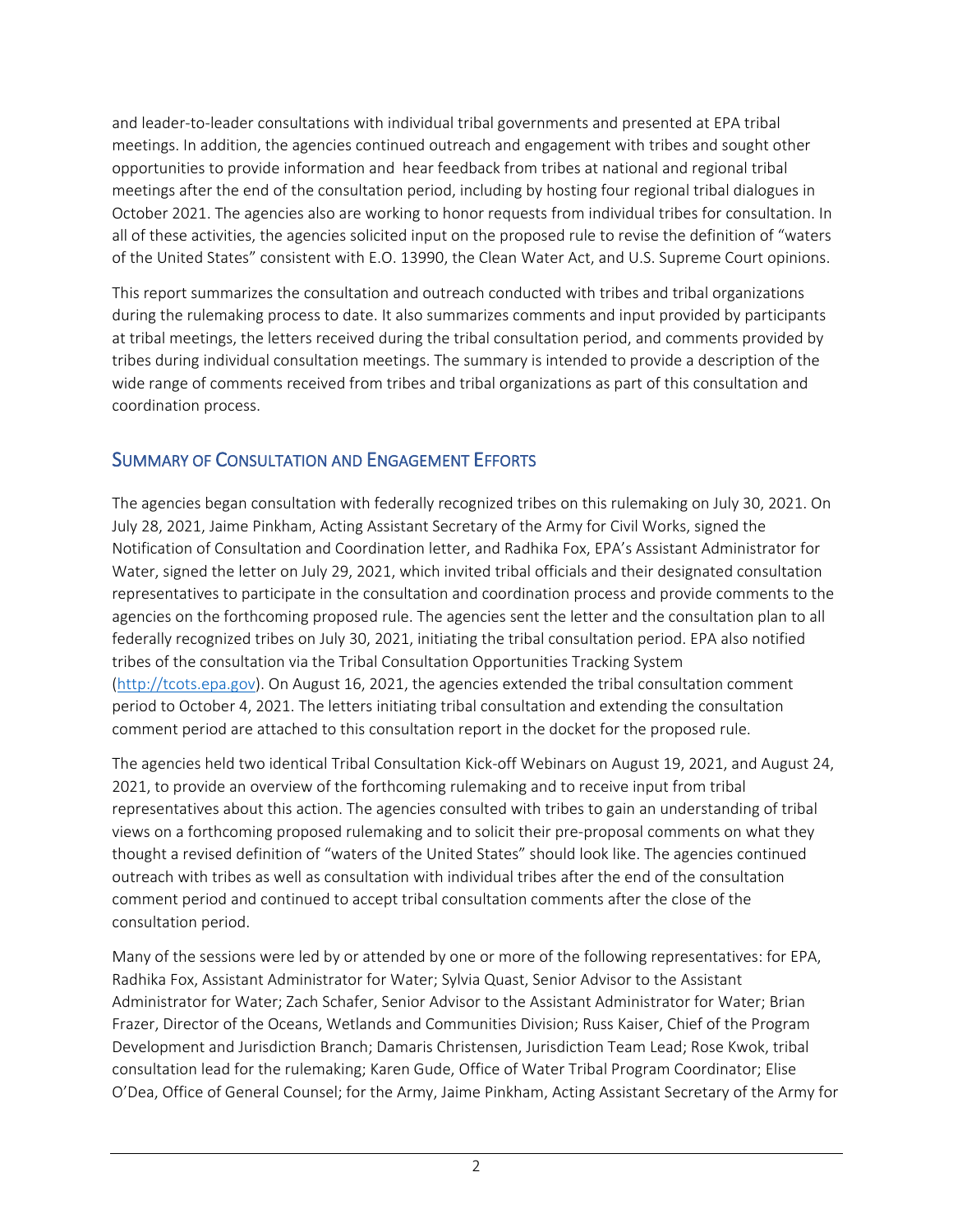Civil Works; Stacey Jensen, Assistant for Regulatory and Tribal Affairs, Office of the Assistant Secretary of the Army for Civil Works; Elliott Carman, Water Resources Regulation and Policy Advisor, Office of the Assistant Secretary of the Army for Civil Works; Zaheer Tajani, Associate Deputy General Counsel, Department of the Army; Matt Wilson, Regulatory Program Manager, Corps of Engineers; and Lisa Morales, tribal liaison, Corps of Engineers.

The agencies provided similar background information on the definition of "waters of the United States" and its relation to various Clean Water Act programs and asked similar questions at each meeting during the consultation period. After the end of the consultation period, the materials presented continued to be similar, though some additional slides summarizing the tribal consultation process, a slide summarizing litigation, and slides providing additional background were added to later presentations. Representative copies of the presentations are available in the docket.

After the close of the consultation period, the agencies held four (4) tribal dialogues emphasizing regional concerns. Specific questions were circulated to tribes prior to the four tribal dialogues. A summary of the tribal dialogues, the list of questions shared with tribes, and the presentations for the dialogues are available in the docket in a separate entry. Tribal participants at the dialogues were invited to introduce themselves, make opening statements, and then the agency representatives posed discussion topics, on which participants were asked to provide input. When possible, the agencies provided responses to the participant questions posed during the meeting. Minutes taken during each meeting were used in the preparation of this summary. The tribal dialogues occurred on

- October 7, 2021 (East Coast tribes Northeast, Mid-Atlantic, Southeast)
- October 13, 2021 (Central tribes Midwest, Gulf Coast)
- October 27, 2021 (Arid West tribes)
- October 28, 2021 (Northwest and Alaskan tribes)

Upon request, the agencies engaged in individual consultation with five tribes, including two staff-level and three leader-to-leader consultations. The "Tribes Requesting Consultation" section of this report contains additional information about staff-level and leader-to-leader meetings with tribes. The agencies also presented updates and information in meetings with the National Tribal Water Council, the National Tribal Caucus, and Regional Tribal Operations Committees (RTOCs) upon request. The agencies also held a listening session with the Mendocino, Lake, Sonoma Tribal Environmental Professionals (MLSTEP). The full list of meetings is available in Appendix B.

The agencies received letters from tribes and tribal organizations as part of this tribal consultation and coordination process. A total of 24 comment letters were submitted to the agencies as part of the tribal consultation process, with the agencies hearing from 25 individual tribal nations (including one letter representing five tribes) and three tribal organizations. See Appendix A for a list of the tribes and tribal organizations submitting consultation comment letters to the agencies.

In addition to the 24 comment letters, the agencies received five separate letters requesting governmentto-government consultation or staff-level engagement from tribes, with a total of 12 tribes requesting consultation. This is discussed further in the "Tribes Requesting Consultation" section.

This report summarizes comments and input provided by participants at individual tribal consultations and other tribal meetings and webinars the tribal consultation comment letters. This summary does not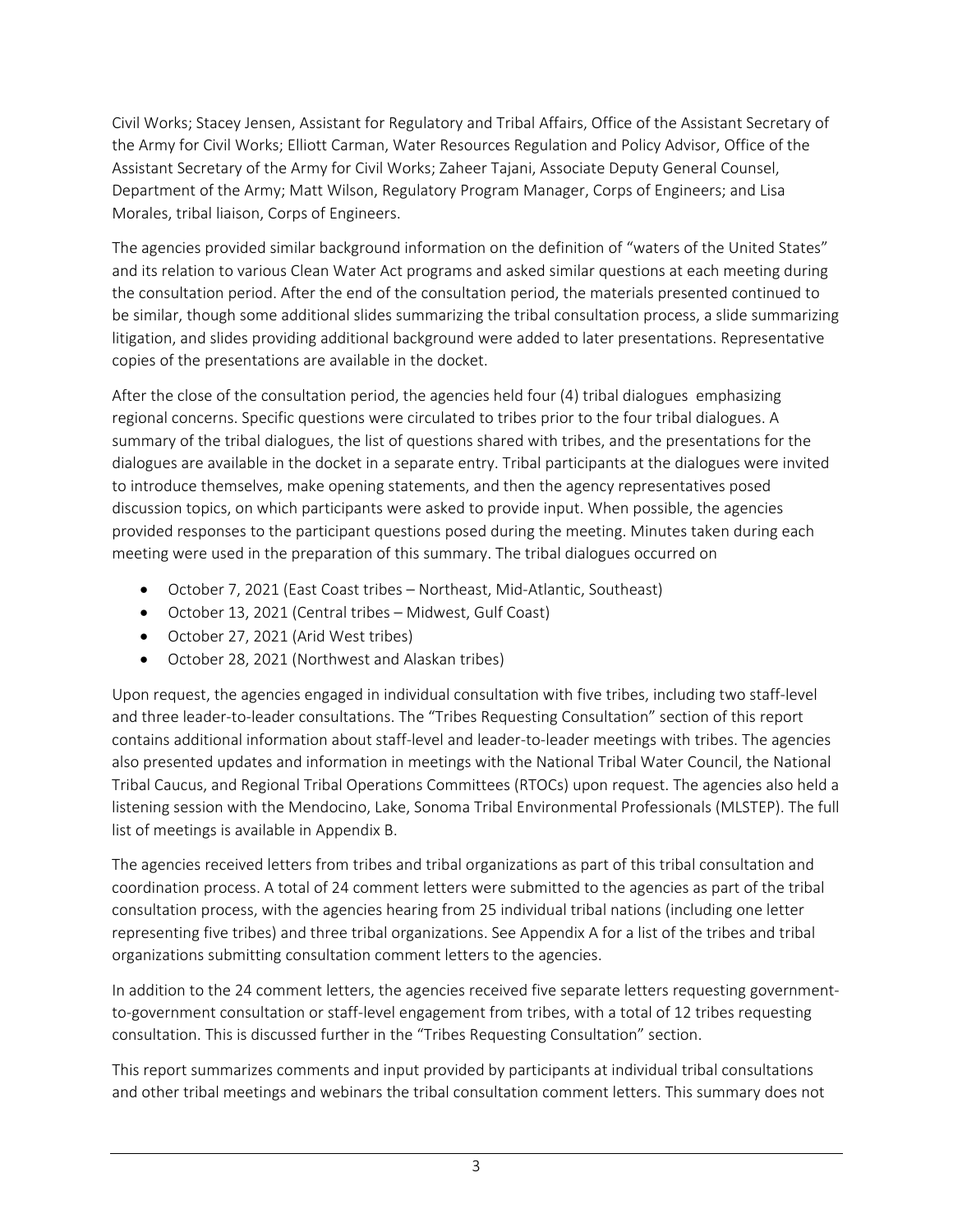generally distinguish comments submitted by an individual tribal nation from those provided by other tribal entities, nor does it distinguish between comments submitted by letter or at individual meetings. The summary is intended to provide a description of the wide range of comments received from the tribes and tribal entities as part of this consultation and coordination process and in additional engagements with tribes. All consultation comment letters submitted are publicly available on EPA's website at: [https://www.epa.gov/wotus/tribal-consultation-pre-proposal-revised-definition-waters-us.](https://www.epa.gov/wotus/tribal-consultation-pre-proposal-revised-definition-waters-us) They are also included as attachments to this report in the docket (Docket ID No. EPA-HQ-OW-2021- 0602).

These meetings and the subsequent comments and input were provided before the proposed rule was signed. Therefore, tribes were asked to consider specific implementation experiences related to the NWPR, the 2015 Clean Water Rule, and the pre-2015 regulatory regime.

- 1. Significant Nexus Analyses *Solid Waste Agency of Northern Cook County v. U.S. Army Corps of Engineers*, 531 U.S. 159 (2001) (*SWANCC*) and *Rapanos v. United States*, 547 U.S. 715 (2006) (*Rapanos*) Kennedy opinion
- 2. Typical Year Analyses from NWPR, what worked, what did not?
- 3. Tributaries flow classifications vs "relatively permanent"?
- 4. Ditches
- 5. Adjacent Wetlands
- 6. Exclusions General, Prior Converted Cropland, Wastewater Treatment Systems
- 7. Needed Tools for Implementation
- 8. Regional, State, and Tribal Interests regionalization, key issues to identify for agencies
- 9. Science, Environmental Justice, Climate Change, and other topics

When developing the proposed rule, the agencies carefully considered all tribal comments received and all input from tribes and tribal organizations from the various meetings. The agencies will continue to consider these comments, and other comments submitted by tribes during the public comment period or as part of individual consultations as they work to finalize the rule.

A copy of the agencies' letter initiating tribal consultation and a copy of the letter extending the consultation comment period are available as attachments to this report in the docket. Appendix A lists the tribal consultation comment letters submitted by tribes and tribal organizations, and Appendix B lists tribal outreach meetings and individual consultations.

# <span id="page-5-0"></span>THEMES EMERGING FROM TRIBAL CONSULTATION LETTERS, CONSULTATION MEETINGS, AND OTHER PRE-PROPOSAL TRIBAL ENGAGEMENT (INCLUDING THE TRIBAL DIALOGUES)

### <span id="page-5-1"></span>BROAD OPPOSITION TO THE NAVIGABLE WATERS PROTECTION RULE

Most of the tribal consultation letters expressed support for the agencies' effort to repeal the NWPR and support for the reinstatement of the pre-2015 rule, with revisions. Many tribes cited harm to the environment, the disregard for science, and the potential for upstream pollution degrading tribal waters as a result of the NWPR. One tribe stated that the NWPR had removed protections for all waters on their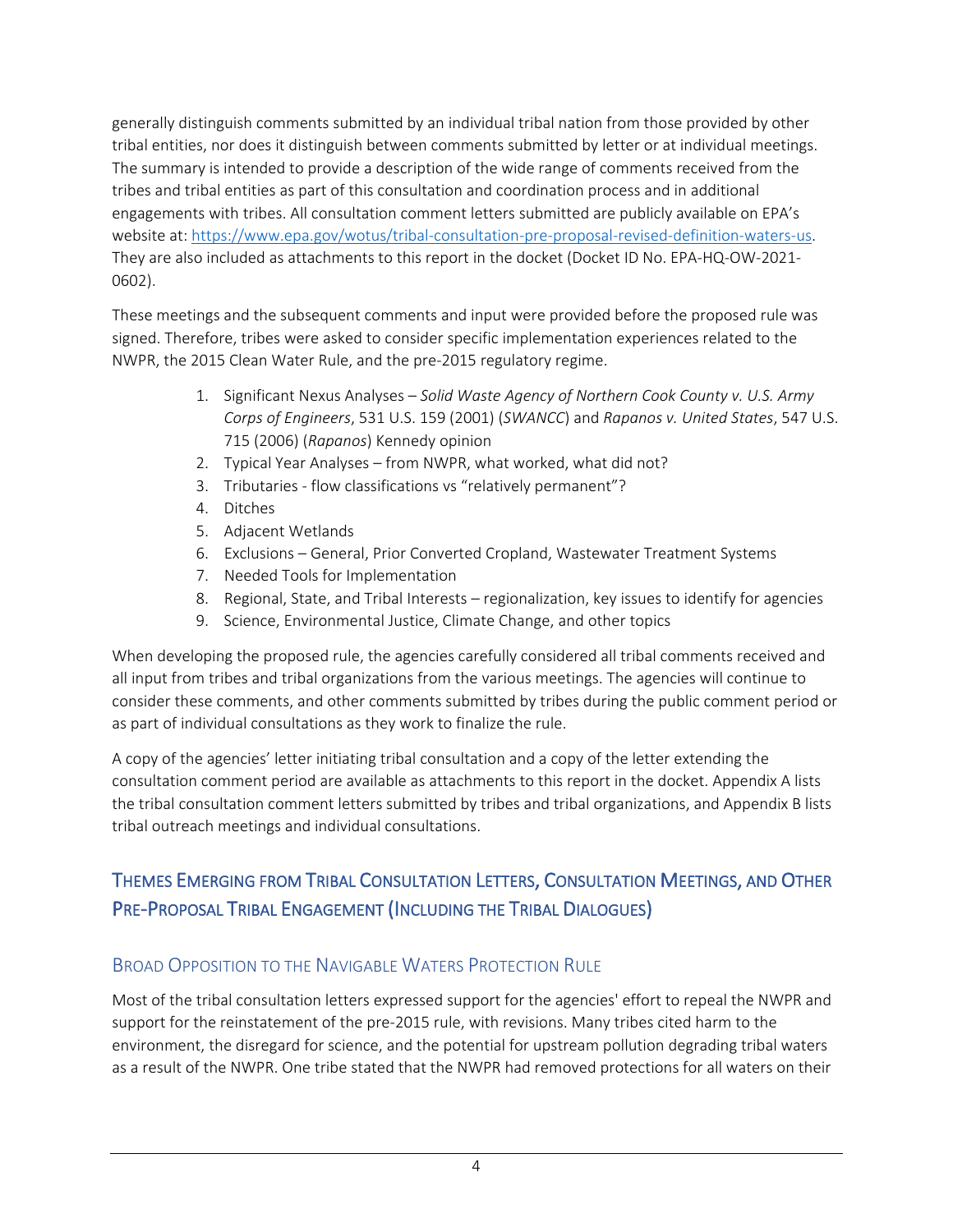reservation. Additionally, there was a stated concern that the NWPR in fact rewards polluters by removing federal protections and oversight.

Tribes commented that water does not adhere to political boundaries and therefore the NWPR created significant gaps in coverage due to state jurisdiction leaving downstream waters vulnerable to upstream discharges.

- Several commenters provided maps showing a significant reduction in federal jurisdiction over tribal waters.
- A few tribes stated that the NWPR disregarded the science presented in the January 2015 EPA Office of Research and Development report, *Connectivity of Streams and Wetlands to Downstream Waters: A Review & Synthesis of the Scientific Evidence* (referred to herein as the "Science Report").
- One commenter stated that many of the terms used in the NWPR had no scientific meaning.
- One commenter emphasized the importance of the new rule leaning on a more comprehensive and holistic approach to the definition.
- One tribe did not express support or opposition to the agencies' efforts to replace the NWPR but expressed concern that the agencies' efforts to revise the definition of "waters of the United States" could expand jurisdiction beyond the limits of the Clean Water Act and the Commerce Clause, particularly if the definition of "tributary" resembled that of the 2015 Clean Water Rule.
- One tribe pointed out that since 2015, multiple scientific studies have reiterated the importance of upstream waters such as ephemeral tributaries and wetlands to the integrity of larger, downstream waters.
- Several tribes stated that in light of vacatur of the NWPR the agencies should not pursue rulemaking to repeal the NWPR and should instead focus efforts on a rulemaking to strengthen protections for the nation's waters.

# <span id="page-6-0"></span>TRIBAL CONSULTATION AND ONGOING ENGAGEMENT

Many tribes encouraged the agencies to continue working with tribes in developing new rules in recognition of their stewardship of the land. Several tribes requested individual tribal consultation.

- Multiple tribes reminded the agencies of their duty to meaningfully consult with tribes and consider how proposed definitions will affect tribes.
- Several tribes called for robust and meaningful consultation and mentioned that providing opportunities to comment without documenting or incorporating those comments does not constitute meaningful consultation. One tribe told the agencies that tribes are more than coregulators, and the agencies should expand the consultation before the first rule is finalized in order for the consultation to be meaningful.
- Several tribes thanked the agencies for the opportunity to participate in the tribal dialogue meetings.
- A few tribes felt that the agencies are fast-tracking this process and consultation with the tribes is just another box to check.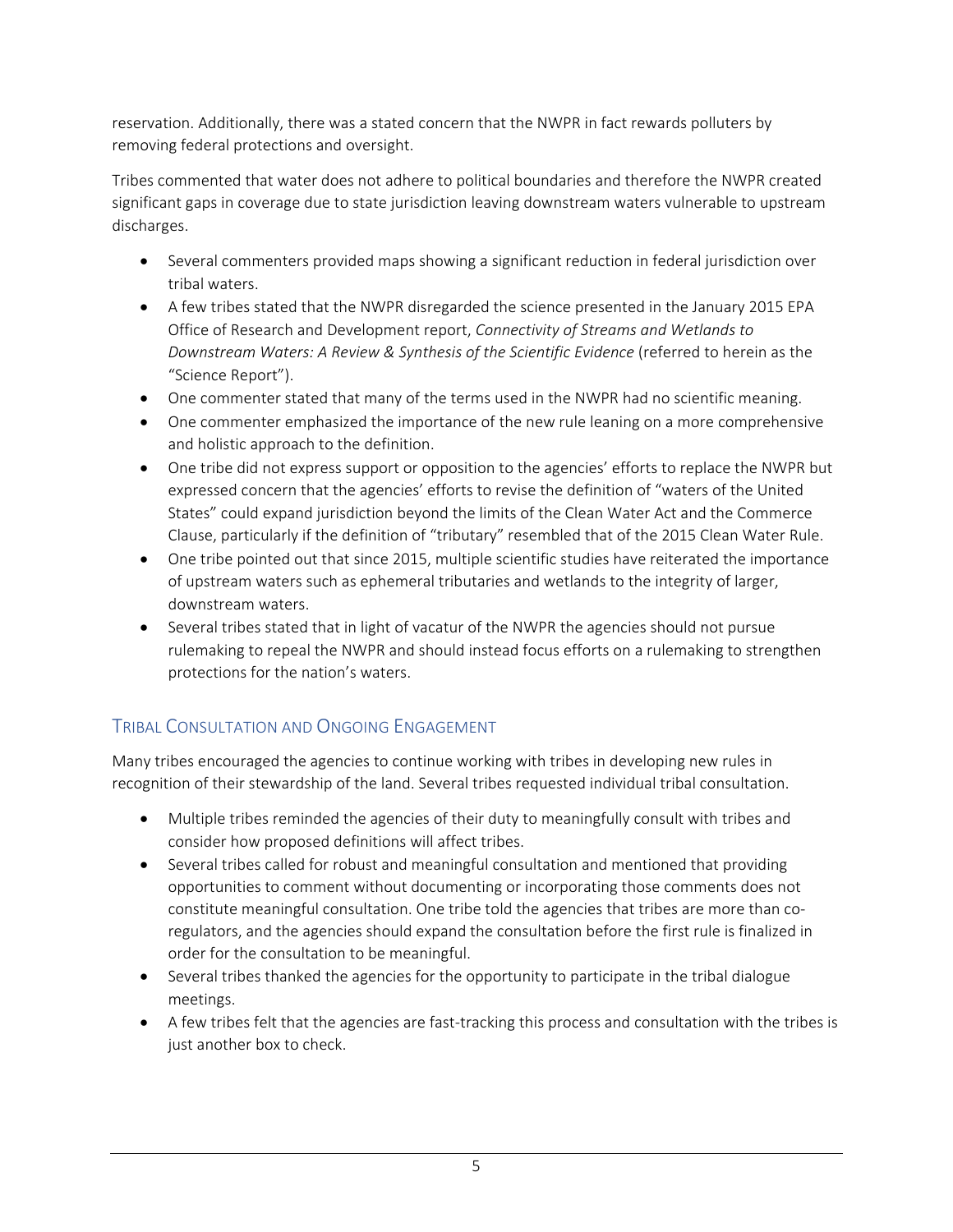- Several tribes stated that the agencies are putting too much responsibility on tribes. One tribe also said that it feels like it has to show or prove what it is saying. It noted that the issue is not with what agencies or doing or saying, but rather what is left unsaid/undone.
- Several tribes stated that there may be hesitancy from some tribes to comment because the tribes put a lot of effort into the comments, but do not want that effort to have no meaningful results, as they believed that the agencies did not adequately consider tribal comments under past rulemaking efforts such as the NWPR.
- One tribe mentioned that for meaningful consultation to occur, the agencies must have a thorough understanding of the inherent rights and interests of the tribes and that the process of meaningful consultation requires a two-way exchange of information.
- One tribe stated that it does not have the resources or staffing to keep up with all consultation requests and therefore feel that the agencies need to respect that when asking for input, stressing that tribes are doing the best they can but are not feeling heard.
- One tribe encouraged the agencies to keep up with consultation, and recommended that such consultation include more basic background, provided in "layman's terms".
- One tribe encouraged the agencies to reach out to tribes who have significant concerns to make sure those concerns are resolved.

# <span id="page-7-0"></span>CONCERNS ABOUT TREATY RIGHTS AND TRUST RESPONSIBILITY

Several tribes emphasized the importance of EPA and the Army protecting all waters due to treaty rights, and also that the definition of "waters of the United States" must reflect the agencies' trust responsibilities to the tribes and protect tribal waters. As one commenter described it, "Tribes' ability to exercise their treaty rights relies on clean water and healthy ecosystems."

- Many commenters stated that the federal government's treaty obligations require it to provide water resources with the greatest federal protection possible and to do less would be a failure of trust responsibilities and violation of the tribes' treaty rights.
- Several tribes stated that they have treaty rights which include the right to hunt and/or fish and those treaty rights require water quality sufficient to protect the habitat supporting those rights.
- A few tribes emphasized that the United States has a trust responsibility to recognize and protect tribal lands, assets, and resources, which includes water that flows over and through the tribal lands and the natural resources that depend on that water.
- One commenter also mentioned that without federal funding and resources, their tribe is not equipped to develop and administer Clean Water Act permitting programs to protect waters rendered non-jurisdictional by the NWPR.
- One commenter suggested that the agencies must at the least include in the definition of "waters of the United States" all water sources that serve treaty rights and reserved water rights, whether on or off tribal lands. This definition should protect waters on tribal lands and waters that lead to tribal lands, regardless of the category of water.
- One tribe stated that they do not have a reservation, so water rights are complex.
- One tribe commented that the rulemaking process prior to the finalization of the NWPR did not respect the trust responsibility and did not have tribal consultation prior to taking action that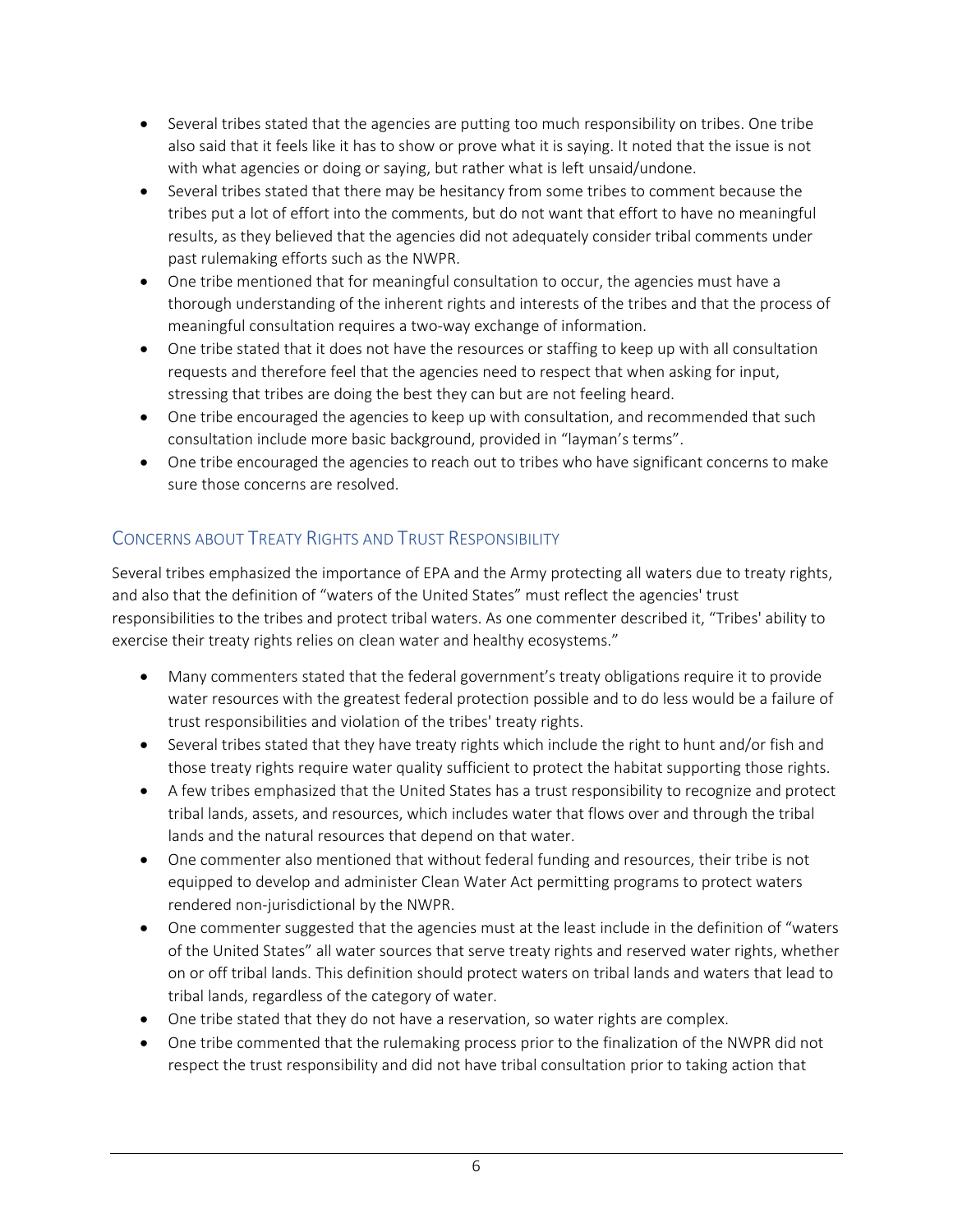impacted their lands. This went against the trust responsibility to protect waters from pollution and to protect tribal lands.

# <span id="page-8-0"></span>NEED FOR CLEAN WATER FOR CULTURAL, RELIGIOUS, SUBSISTENCE, AND ECONOMIC USES

Most tribes emphasized the importance of clean water for cultural and traditional purposes, including fishing, for both subsistence and broader economic uses.

- Several tribes stated that they maintain a deep personal, cultural, and spiritual relationship to water and that it is sacred.
- Multiple tribes emphasized the importance of water quality for agricultural purposes.
- One tribe emphasized the importance of the agencies considering unique tribal rights and interests.
- One tribe emphasized the importance of having adequate supplies of clean water for economic growth, including tourism.
- One commenter stated they would like to see better protection from a cultural standpoint, including across tribal boundaries.

# <span id="page-8-1"></span>**SPECIFIC WATERS**

As stated above, the agencies requested that the tribes speak specifically of their experience with certain waters. Many tribes requested that the agencies adopt rules defining "waters of the United States" that are as broad as possible and regulate waters to the maximum extent possible. Water-specific comments are summarized below. Generally, many tribes encouraged the agencies to utilize the Science Report when considering protections for certain features, stating that the connections between wetlands, groundwater, intermittent and ephemeral streams, and other tributaries cannot be compartmentalized or understated when determining how to best protect the physical, chemical, and biological components of water.

### <span id="page-8-2"></span>Intermittent and Ephemeral Streams:

- Many tribes emphasized the importance of these waters being protected to the fullest extent possible.
- Some commenters emphasized that intermittent and ephemeral waters must be jurisdictional, especially when they affect the chemical, physical, and biological integrity of downstream waters.
- One tribe pointed out that many tribes rely on federal protection of ephemeral streams as the regulatory link for the federal Spill Prevention Control and Countermeasure (SPCC) program, which they depend on EPA to implement and enforce.
- One tribe pointed out that omitting and/or limiting jurisdictional authority over ephemeral and intermittent waters that are crucial to the survival of salmon and other fish has the potential to significantly impact fish populations listed under the Endangered Species Act.
- One commenter emphasized that human activities are changing the course of waterways, which makes it difficult to define ephemeral vs. perennial vs. non-existent vs. stream-fed and other sources of water. This commenter asked how the agencies will address that issue and emphasized the need for federal protection for springs that flowed or would have flowed had human activity not impacted them.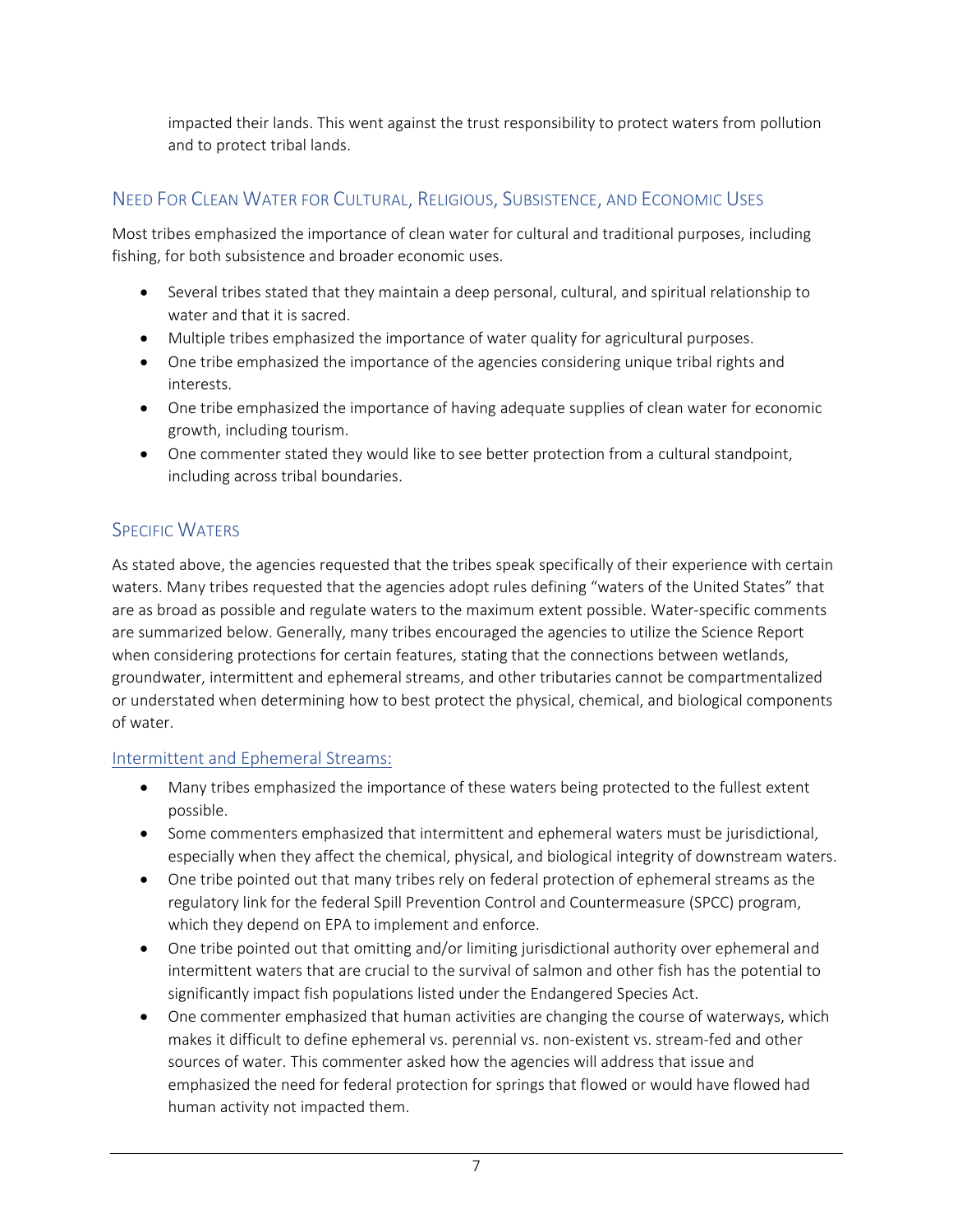#### <span id="page-9-0"></span>**Tributaries**

- Many tribes support broad protection over tributaries nationally, or at least regionally.
- One commenter pointed out that the narrowing of protections for tributaries in the NWPR contradicted Congress' directive to protect all "waters of the United States" with the broadest possible interpretation of the term, so a new rule must contain broad protections for tributaries, as Congress intended.
- One commenter encouraged the agencies to include intermittent flow in a tributary due to snowpack melt as a condition that allows a stream to be considered jurisdictional.
- One commenter stated that for added clarity, in the new rule, the duration of flow should be clearly defined as any amount of flow over a given duration.
- One commenter emphasized that all tributaries should be jurisdictional, while another commenter described that an expansive definition of "tributary" exceeds the power of Congress under the Commerce Clause and suggested a paradigm for a different definition of tributary.

#### <span id="page-9-1"></span>**Wetlands**

- Multiple commenters emphasized the importance of wetlands and that the new rule defining "waters of the United States" should not include any wetland exclusions.
- A few commenters pointed out that wetlands are connected to other jurisdictional waters and are a valuable ecological and environmental resource worth protecting. These commenters recommended the agencies look to science as justification for protection.
- One commenter supported protecting all wetlands, regardless of surface water connection.
- One commenter emphasized the importance of isolated wetlands, as the tribe's reservation has many of them that provide critical ecological functions. The tribe has found that it has lost about 20% of wetlands over the past 25 years.
- One tribe encouraged the agencies to provide guidance on how regulations impact wetlands in "layman's terms." The tribe emphasized its concern for wetlands and wants to make sure they are protected.

#### <span id="page-9-2"></span>Tribal Waters

- Several commenters urged the agencies to include any waters within or flowing through tribal trust lands that are designated by a tribal government as "Waters of the Tribe" ("WOTT"), a new category of "waters of the United States."
- Some commenters stated that a new definition of "tribal waters" should include any water type on tribal land that a tribe deems significant and states a beneficial or designated use for such water.
- One commenter emphasized that unlike states, tribes cannot easily enforce a definition of "tribal waters" that is broader than the agencies' definition of "waters of the United States." Therefore, a narrow definition of "waters of the United States" places tribes at a disadvantage, and leaves waters unprotected.

#### <span id="page-9-3"></span>Groundwater Connection

• Multiple tribes emphasized that surface water and groundwater are connected resources, and any new rule should recognize the subsurface connections between water resources.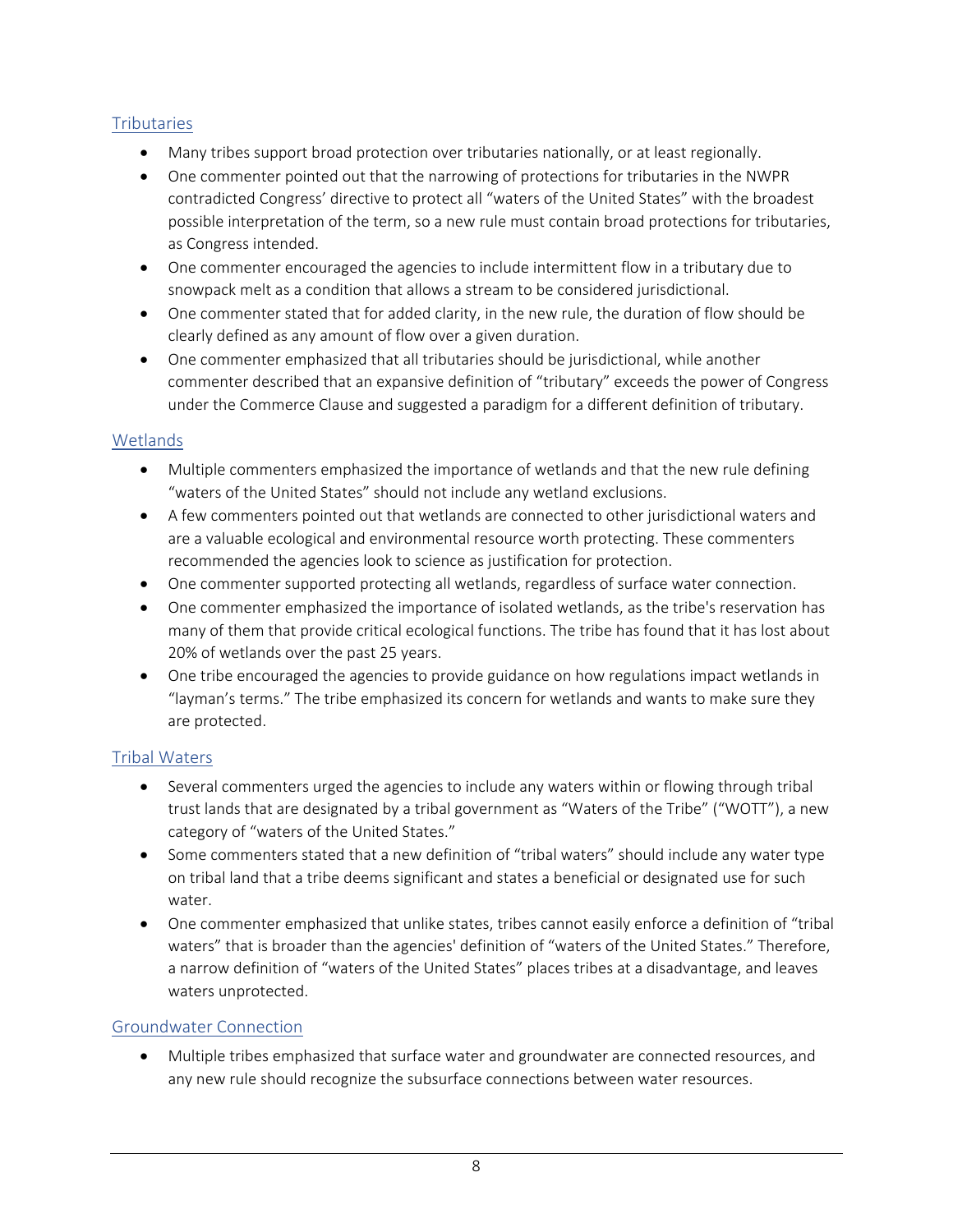- Some tribes made the connection between groundwater and drinking water to emphasize why groundwater should be protected, including from emerging contaminants, such as per-and polyfluoroalkyl substances (PFAS).
- One tribe emphasized that they would like to see first-order streams, groundwater, and wetlands all be included in the new definition of "waters of the United States" because they are all connected and critically important.

#### <span id="page-10-0"></span>Interstate Waters

Several tribes urged the agencies to include interstate waters as a separate category of "waters of the United States," as it was in the 2015 Clean Water Rule and the pre-2015 regulations.

- One commenter stated that not including interstate waters as a separate category of "waters of the United States" would undermine federal trust responsibility as well as treaty rights and reserved rights dependent on water quality.
- Several tribes emphasized that the removal of protection for interstate waters under the NWPR has resulted in the lowest common denominator driving down protection for waterbodies that cross state lines, or that form a border between states, with the less-protective states controlling the regulation and protections, or lack thereof, for those waters.
- One tribe supported retaining the jurisdictional category for interstate waters, which exists in both the pre-2015 regulations and the 2015 Clean Water Rule but believes the definitions should be expanded to include surface waters which flow between states and tribes and between adjacent tribes.
- One tribe expressed frustration about not receiving notifications of the jurisdictional determinations and other permitting actions that affect waters that flow into its reservation.
- One tribe suggested that if a case-by-case jurisdictional determination is being done, tribes need to be involved in those determinations that affect their land, even if the jurisdictional determination is not on a reservation, as the determination will affect them downstream.

#### <span id="page-10-1"></span>Waste Treatment System Exclusion

- Several tribes recommended that the waste treatment system exclusion be eliminated.
- Several tribes characterized the exclusion as a "huge loophole" that is not protective of tribal rights and stated that the exclusion violates the language and intent of the Clean Water Act.
- Several tribes stated that many tribes are suffering damage to their resources as a result of wetlands being pressed into service as waste ponds.
- One tribe emphasized that fly ash ponds and waste treatment sources do not intercept or prevent polluted water from entering groundwater.

### <span id="page-10-2"></span>CLIMATE CHANGE

Multiple tribes emphasized the importance of the rule accounting for climate change, as weather patterns change and impact flows, pointing to precipitation changes sufficient to turn perennial streams into ephemeral or intermittent ones.

• One tribe specifically pointed out that due to climate change, there are scientific predictions for a lot more water and rain in northeast Minnesota. They emphasized that streams that are currently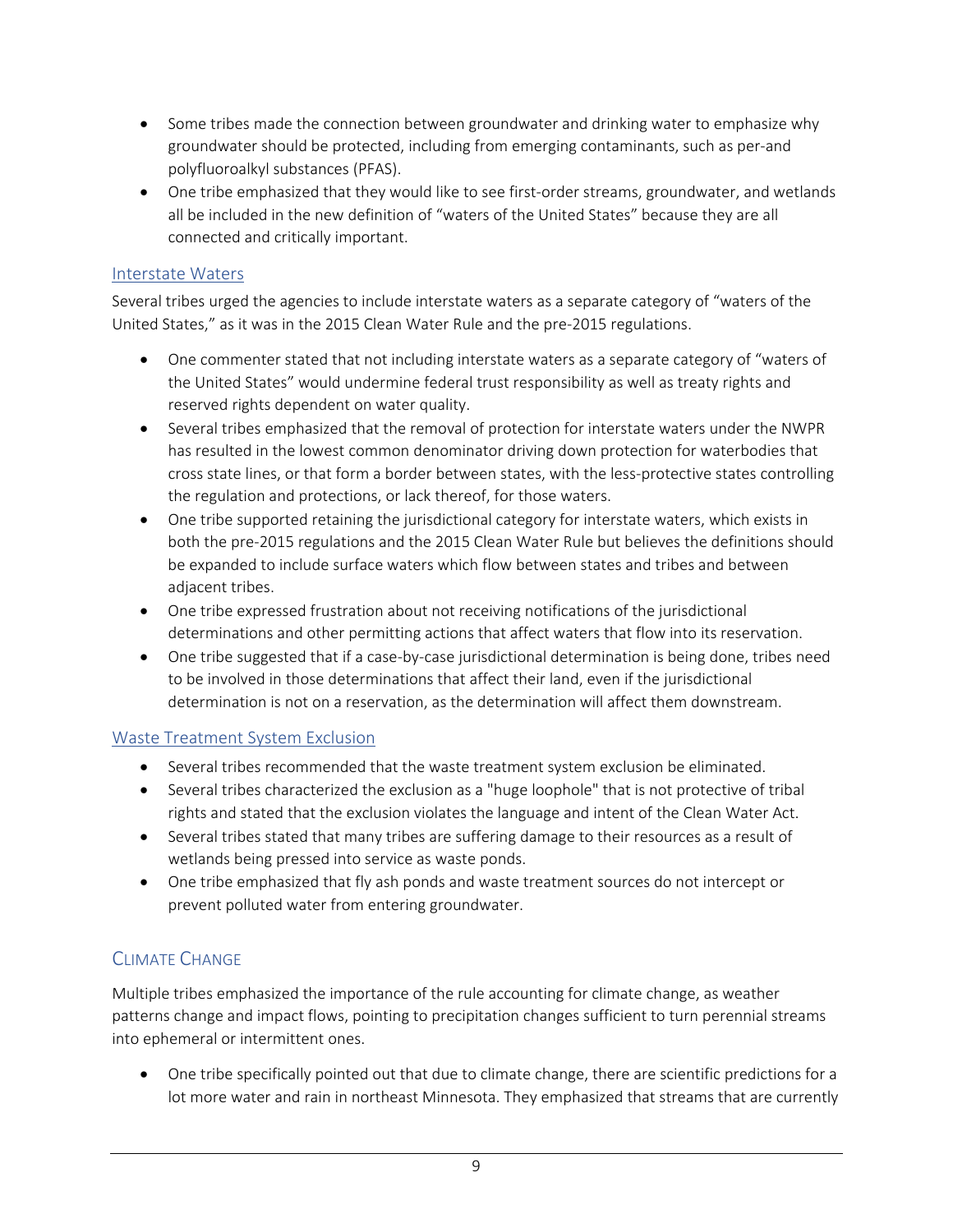ephemeral will become perennial, and the opposite will happen in areas where lower rainfall is predicted. The commenter stated that these changing features will prove to be integral to protecting resources in ways that are not currently recognized.

- One tribe stated that the impacts of climate change on water resources makes the protection of those resources all the more important and speaks for having a broad and inclusive definition of "waters of the United States."
- One tribe encouraged the agencies to consider and address the additive adverse ecosystems effects caused by removing Clean Water Act protections for any waters especially because of the threats to waters due to climate change.

## <span id="page-11-0"></span>ENVIRONMENTAL JUSTICE

Several tribes emphasized that reducing the scope of waters that the agencies can protect would have "disproportionately high or adverse human health or environmental effects" on tribes.

- A few commenters mentioned environmental justice in the context of downstream water protection.
- One commenter encouraged the agencies to not only consider, but prioritize, the furtherance of environmental justice and the protections of the tribes' interests. They added that undertaking a robust environmental justice review is especially critical since it was not done for the NWPR.
- One tribe stated that because of desert hydrology and the geographic location of native communities, the NWPR had the effect of disparately stripping Clean Water Act protection from areas with higher tribal populations, which violated Executive Order 12898.
- One tribe stated that gaps in protecting water and tribal land from pollution is an environmental justice issue because it had water quality standards approved by EPA in 1995, which have designated uses based on traditional acts and uses. It cannot meet its standards without treatment because of discharges in upstream waters.

### <span id="page-11-1"></span>**OTHER**

- Several commenters urged the agencies to consider regional differences and address factors such as climate, geology, and hydrology in developing a new definition of "waters of the United States." Some added that including regional variability considerations in determining the definition of "waters of the United States" fulfills federal trust responsibility. One tribe stated that the significant nexus analyses conducted under the pre-2015 regulatory regime and the 2015 Clean Water Rule were appropriate both scientifically and legally for determining on a case-bycase basis the biological, chemical, and physical connectivity between ephemeral, intermittent, and perennial surface waters.
- One tribe recommended that the definition of "waters of the United States" include the "significant nexus standard."
- One tribe stated that the typical year analysis has no scientific validity and should not be used in any future rule. It added that the NWPR definition of "typical year" was vague.
- One tribe encouraged the agencies to take the purposes of the Endangered Species Act into consideration when drafting the new definition of "waters of the United States."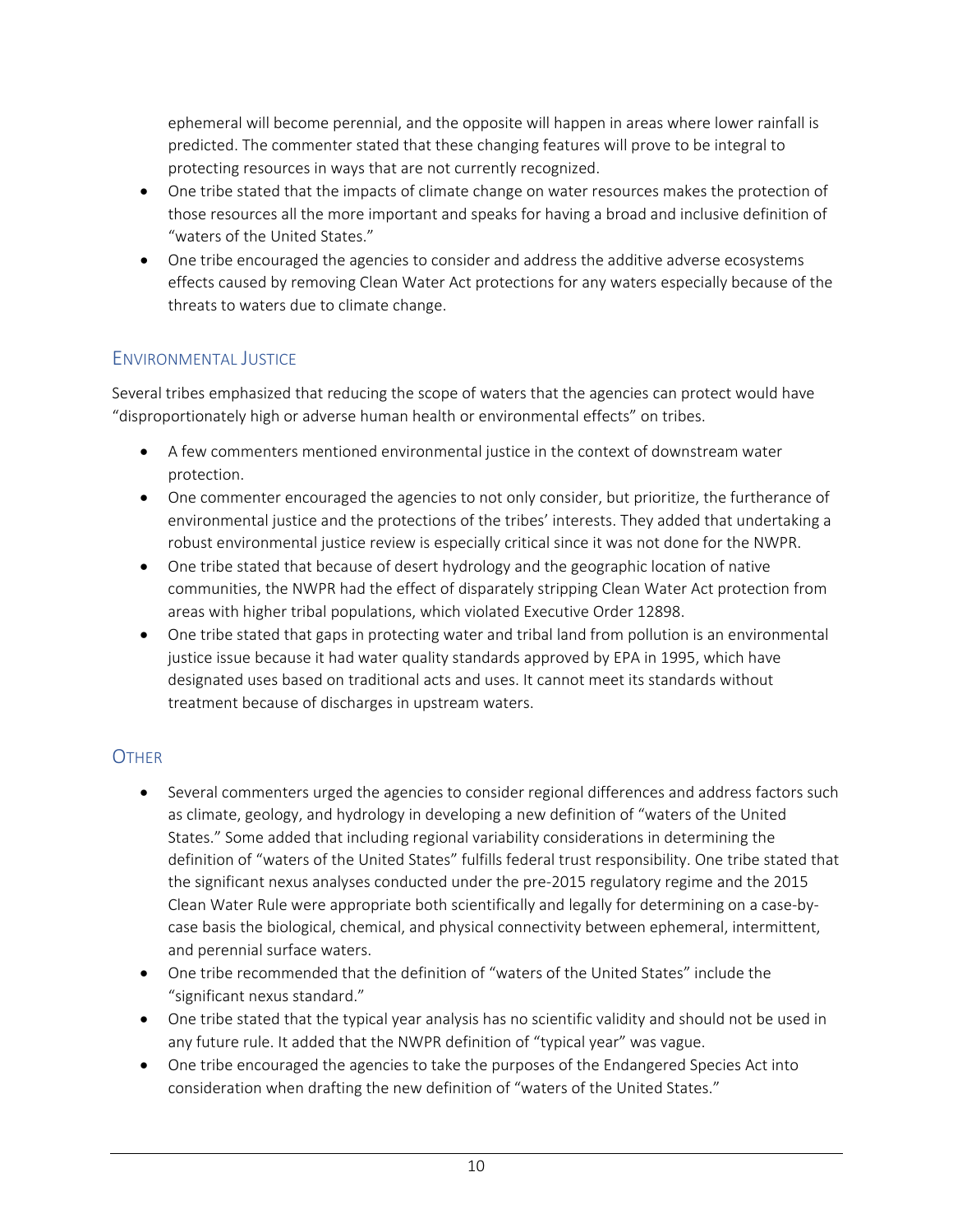- One tribe requested that the agencies provide funding to tribes for the installation of tools that could assist in determining jurisdiction in all ephemeral, intermittent, and perennial surface waters.
- One tribe reminded the agencies that they must also comply with the requirements of the National Environmental Policy Act as it requires all federal agencies to prepare an environmental impact statement for any "major federal actions significantly affecting the quality of the human environment".
- In the event the agencies succeed in adopting a more expansive definition of "waters of the United States" that allows greater Clean Water Act protection, one tribe asked whether the agencies would make adequate plans and allowances for the legal resources and support that will be needed to defend that definition against the inevitable attacks the tribe believes it will be subject to.

## <span id="page-12-0"></span>TRIBES REQUESTING CONSULTATION

A total of 12 tribes notified the agencies that they wanted to engage in individual consultation or stafflevel engagement on the proposed rulemaking. Most of these requests came in the tribes' comments during the consultation period or via a separate letter to the agencies during the consultation period. One tribe requested consultation on the agencies' anticipated second rule defining "waters of the United States."

The agencies reached out to all tribes requesting consultation (or the organization representing the tribes, in the case of the tribes that requested consultation via the letter submitted by Earthjustice on their behalf) to clarify their request. Several tribes requested staff-level calls and webinars, at least as an initial step prior to leader-to-leader consultation. The agencies have held staff-level meetings with two tribes at their request during the consultation period: the Pueblo of Santa Ana and the Buena Vista Rancheria of Me-Wuk Indians. Staff from EPA, the Department of the Army, including the U.S. Army Corps of Engineers, and the respective EPA Regional offices participated in these staff-level engagement meetings. Due to the ongoing COVID-19 pandemic, all meetings were held virtually via a web conferencing platform.

The agencies have also held leader-to-leader discussions with three tribes: the Summit Lake Paiute Tribe, the Stillaguamish Tribe, and the Tohono O'odham Nation. Two of these leader-to-leader discussions occurred after the close of the consultation period. Senior leadership from EPA's Office of Water and the Department of the Army participated in leader-to-leader discussions. In addition, staff from EPA, the Department of the Army, including the U.S. Army Corps of Engineers, and the respective EPA Regional offices participated in these meetings. Due to the ongoing COVID-19 pandemic, all meetings were held virtually via a web conferencing platform.

Now that the agencies have proposed the revised definition, the agencies plan to communicate again with all of the remaining tribes (or the organization representing the tribes) that have notified the agencies that they are interested in pursuing consultation on the proposed rulemaking to offer the tribes the opportunity to continue to engage and/or consult with the agencies on the rulemaking.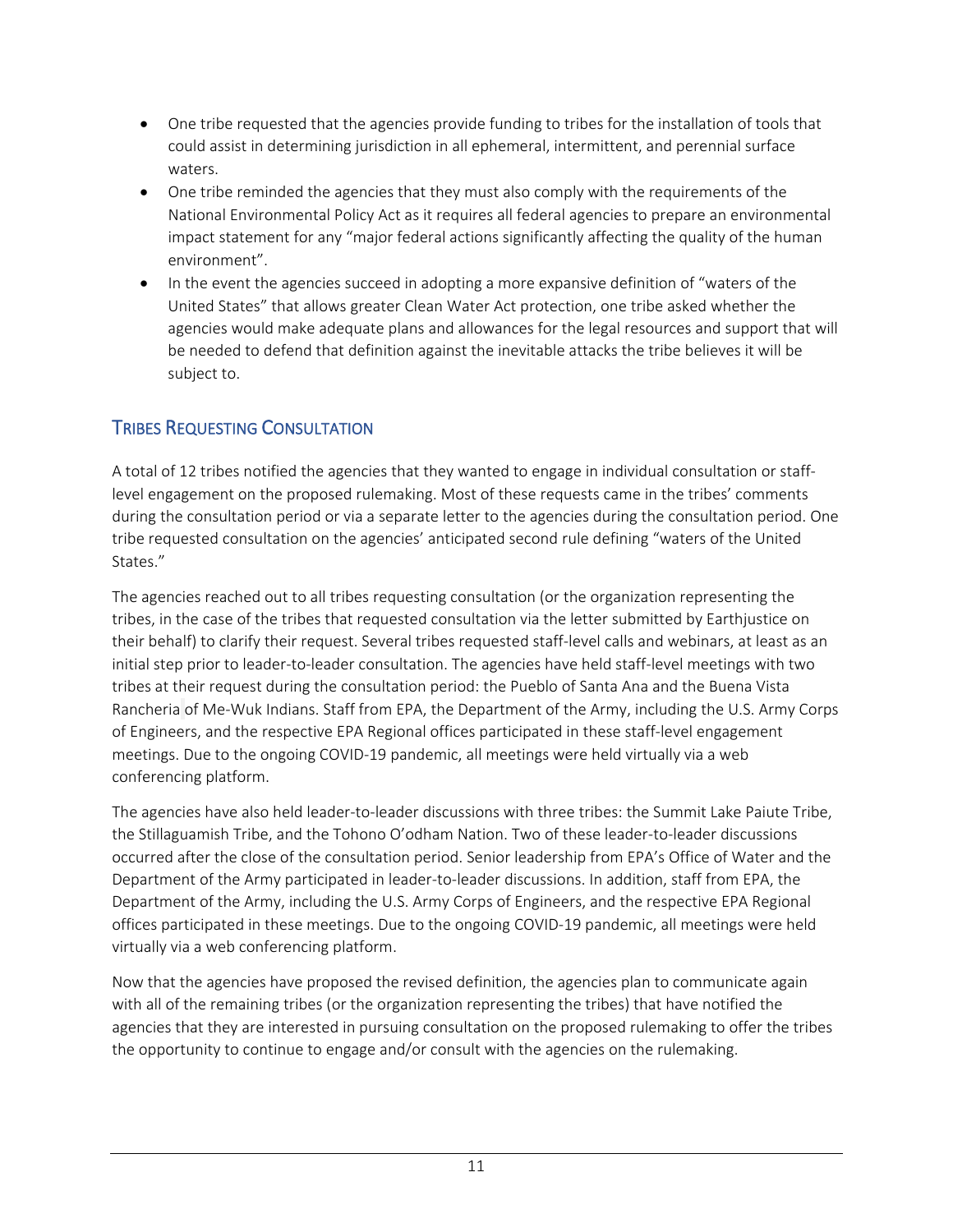### <span id="page-13-0"></span>STAFF-LEVEL MEETINGS

- Pueblo of Santa Ana: Staff-level webinar held at the request of the tribe on September 28, 2021
- Buena Vista Rancheria of Me-Wuk Indians: Staff-level webinar held at the request of the tribe on September 30, 2021

#### <span id="page-13-1"></span>LEADER-TO-LEADER MEETINGS

- Summit Lake Paiute Tribe: Leader-to-leader webinar held on October 1, 2021
- Stillaguamish Tribe: Leader-to-leader webinar held on October 20, 2021
- Tohono O'odham Nation: Leader-to-leader webinar held on November 16, 2021

#### <span id="page-13-2"></span>PENDING TRIBAL CONSULTATION REQUESTS

- Choctaw Nation of Oklahoma
- Fond Du Lac Band of Lake Superior Chippewa
- Menominee Indian Tribe of Wisconsin (via Earthjustice)
- Pascua Yaqui Tribe (via Earthjustice)
- Pueblo of Laguna
- Pueblo of San Felipe
- Quinault Indian Nation (via Earthjustice)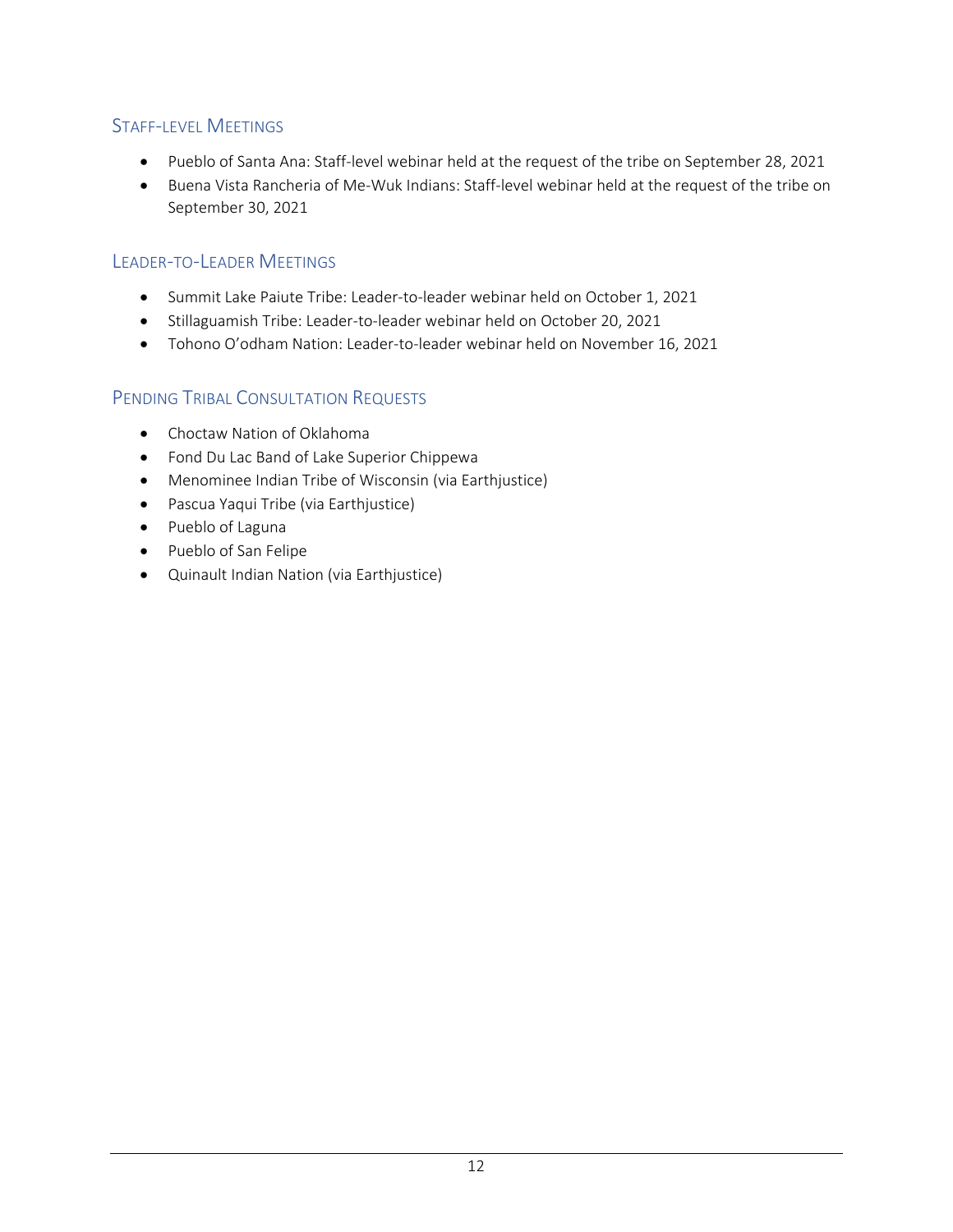# <span id="page-14-0"></span>APPENDIX A: TRIBES/TRIBAL ORGANIZATIONS SENDING CONSULTATION COMMENT LETTERS

All tribal consultation comment letters are available on EPA's website at [https://www.epa.gov/wotus/tribal-consultation-pre-proposal-revised-definition-waters-us.](https://www.epa.gov/wotus/tribal-consultation-pre-proposal-revised-definition-waters-us)

| <b>Tribe/Organization Name</b>                                                                                                                                                                                       | <b>Type of Commenter</b>                                                  |
|----------------------------------------------------------------------------------------------------------------------------------------------------------------------------------------------------------------------|---------------------------------------------------------------------------|
| Bad River Band of Lake Superior Tribe of Chippewa Indians                                                                                                                                                            | <b>Tribal leader</b>                                                      |
| <b>Barona Band of Mission Indians</b>                                                                                                                                                                                | Attorney for the tribe                                                    |
| Buena Vista Rancheria of Me-Wuk Indians                                                                                                                                                                              | <b>Tribal staff</b>                                                       |
| Earthjustice on behalf of the following five tribes: Pascua<br>Yaqui Tribe, Tohono O'odham Nation, Quinault Indian Nation, Fond<br>du Lac Band of Lake Superior Chippewa, and Menominee Indian<br>Tribe of Wisconsin | Non-profit environmental law<br>organization, on behalf of five<br>tribes |
| Great Lakes Indian Fish & Wildlife Commission                                                                                                                                                                        | Tribal organization                                                       |
| Intertribal Agriculture Council                                                                                                                                                                                      | Tribal organization                                                       |
| Keweenaw Bay Indian Community                                                                                                                                                                                        | <b>Tribal leader</b>                                                      |
| Little Traverse Bay Bands of Odawa Indians                                                                                                                                                                           | <b>Tribal staff</b>                                                       |
| <b>Makah Tribe</b>                                                                                                                                                                                                   | <b>Tribal leader</b>                                                      |
| <b>National Tribal Water Council</b>                                                                                                                                                                                 | Tribal organization                                                       |
| Navajo Nation                                                                                                                                                                                                        | <b>Tribal leader</b>                                                      |
| Port Gamble S'Klallum Tribe                                                                                                                                                                                          | Attorney for the tribe                                                    |
| Pueblo of Isleta                                                                                                                                                                                                     | <b>Tribal leader</b>                                                      |
| Pueblo of Jemez                                                                                                                                                                                                      | <b>Tribal leader</b>                                                      |
| Pueblo of Laguna                                                                                                                                                                                                     | <b>Tribal leader</b>                                                      |
| Pueblo of Santa Ana                                                                                                                                                                                                  | <b>Tribal leader</b>                                                      |
| Pueblo of Santa Clara                                                                                                                                                                                                | <b>Tribal leader</b>                                                      |
| Pyramid Lake                                                                                                                                                                                                         | <b>Tribal leader</b>                                                      |
| San Carlos Apache Tribe                                                                                                                                                                                              | Tribal staff                                                              |
| Sault Ste. Marie Tribe of Chippewa Indians                                                                                                                                                                           | <b>Tribal leader</b>                                                      |
| Southern Ute Indian Tribe                                                                                                                                                                                            | <b>Tribal leader</b>                                                      |
| Stillaguamish Tribe                                                                                                                                                                                                  | <b>Tribal leader</b>                                                      |
| Suquamish Tribe                                                                                                                                                                                                      | <b>Tribal staff</b>                                                       |
| Swinomish Indian Tribal Council                                                                                                                                                                                      | <b>Tribal leader</b>                                                      |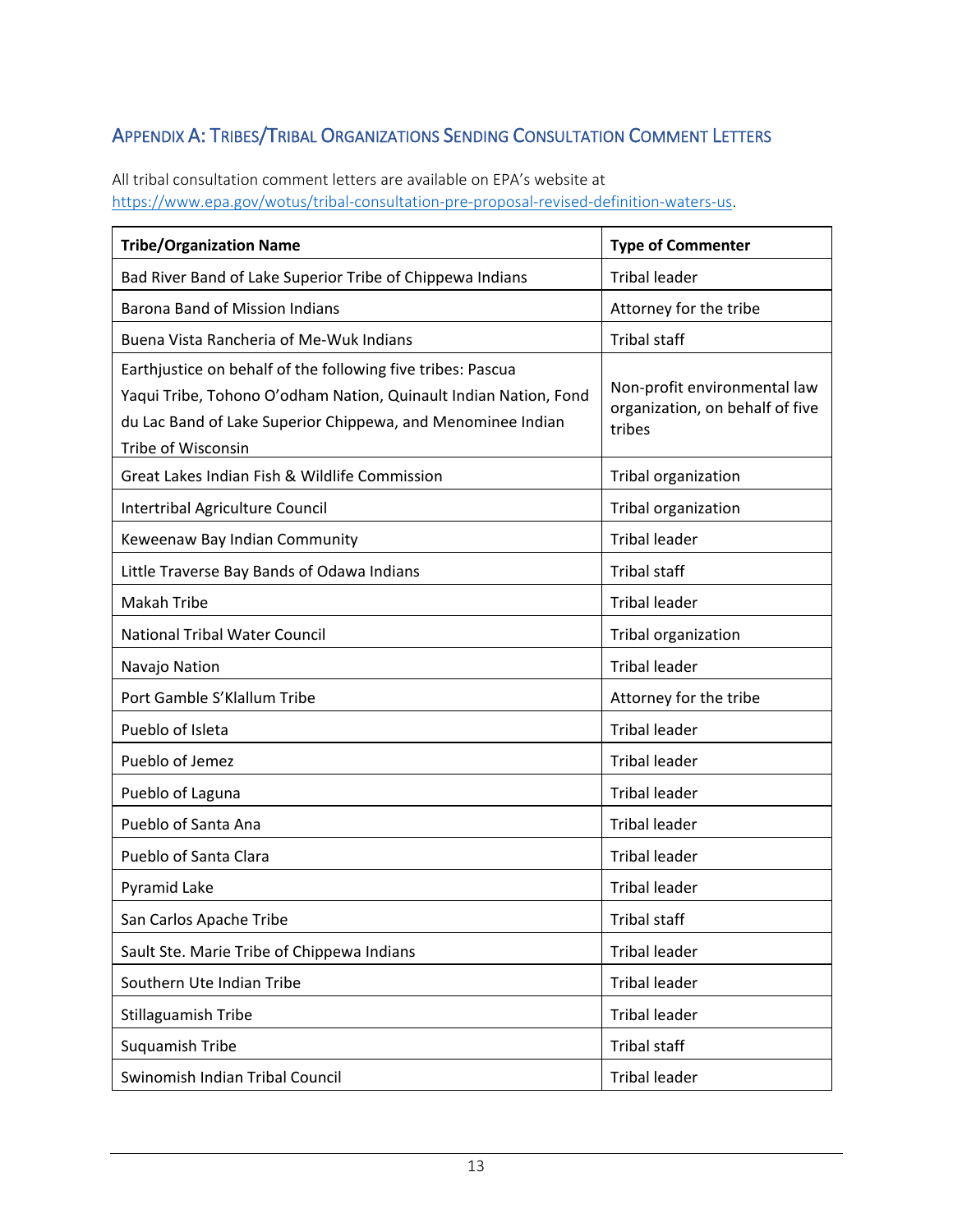The following tribes sent separate letters to the agencies requesting consultation.

| <b>Tribe/Organization Name</b>                                 | <b>Type of Commenter</b> |
|----------------------------------------------------------------|--------------------------|
| Buena Vista Rancheria of Me-Wuk Indians (consultation request) | Tribal staff             |
| Choctaw Nation of Oklahoma (consultation request)              | Tribal staff             |
| Pueblo of Laguna (consultation request)                        | Tribal staff             |
| Pueblo of San Felipe (consultation request)                    | Tribal staff             |
| Pueblo of Santa Ana (consultation request)                     | <b>Tribal staff</b>      |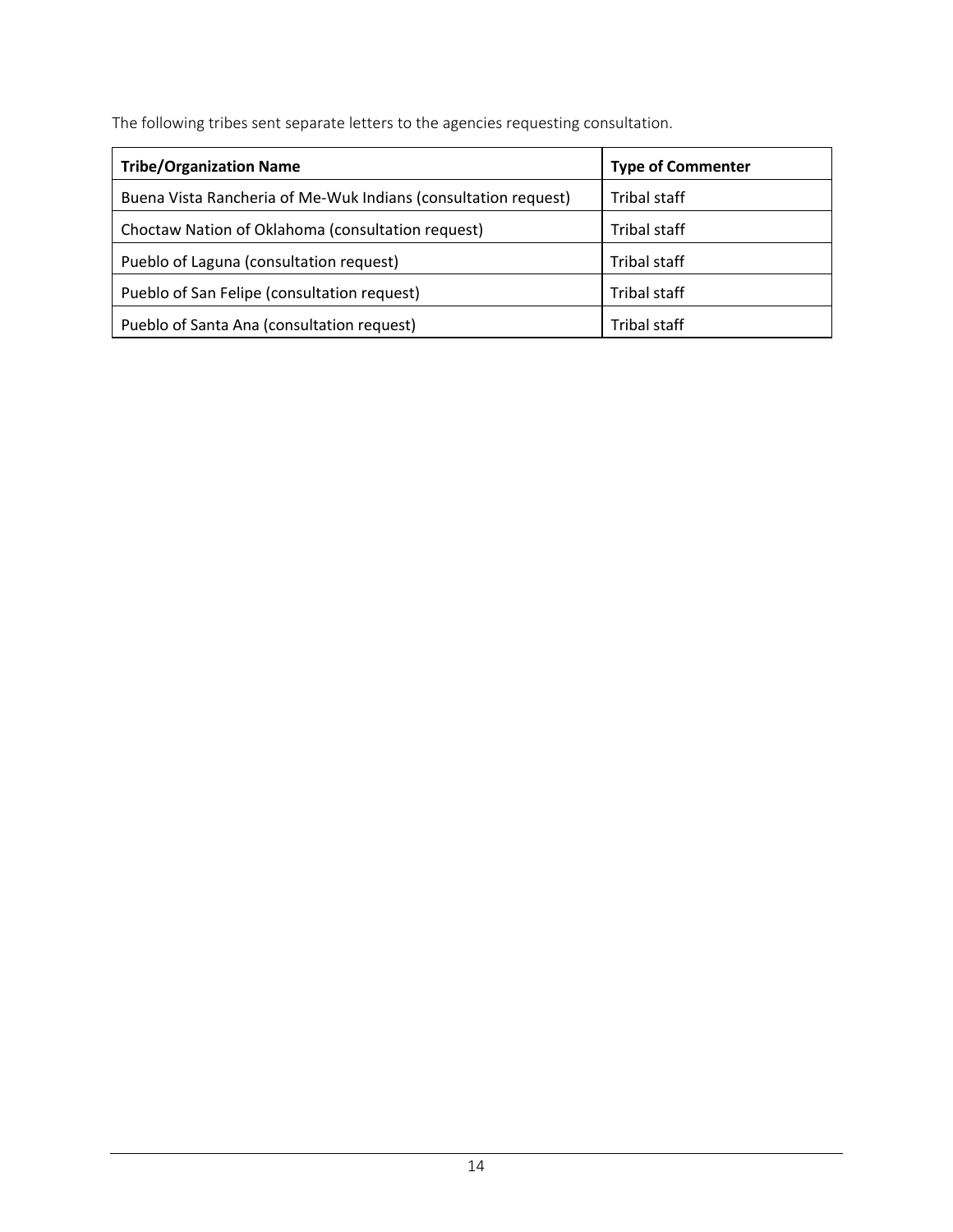# <span id="page-16-0"></span>APPENDIX B: TRIBAL CONSULTATION, COORDINATION, AND OUTREACH MEETINGS

### <span id="page-16-1"></span>MEETINGS AND OUTREACH OCCURRING DURING THE CONSULTATION PERIOD

During the consultation period, the agencies participated in the following meetings:

| Date               | <b>Meeting</b>                                                                |
|--------------------|-------------------------------------------------------------------------------|
| August 11, 2021    | National Tribal Water Council and EPA Monthly Conference Call                 |
| August 19, 2021    | National Tribal Consultation Kick-off Webinar                                 |
| August 24, 2021    | National Tribal Consultation Kick-off Webinar                                 |
| September 8, 2021  | National Tribal Water Council and EPA Monthly Conference Call                 |
| September 16, 2021 | Tribal/EPA Mining Call with the Great Lakes Indian Fish & Wildlife Commission |
| September 22, 2021 | EPA Tribal Wetlands Workshop                                                  |
| September 27, 2021 | National Tribal Caucus-Office of Water Meeting                                |
| September 28, 2021 | Pueblo of Santa Ana (Staff-level)                                             |
| September 30, 2021 | Buena Vista Rancheria of Me-Wuk Indians (Staff-level)                         |
| October 1, 2021    | Summit Lake Paiute Tribe (Leader-to-Leader)                                   |

## <span id="page-16-2"></span>MEETINGS AND OUTREACH OCCURRING AFTER THE END OF THE CONSULTATION PERIOD

| Date             | <b>Meeting</b>                                                                                               |
|------------------|--------------------------------------------------------------------------------------------------------------|
| October 7, 2021  | Tribal Dialogue on "Waters of the United States" (East Coast tribes -<br>Northeast, Mid-Atlantic, Southeast) |
| October 13, 2021 | Tribal Dialogue on "Waters of the United States" (Central tribes – Midwest,<br>Gulf Coast)                   |
| October 13, 2021 | National Tribal Water Council and EPA Monthly Conference Call                                                |
| October 18, 2021 | Fall 2021 Region 9 Tribal Operations Committee Meeting                                                       |
| October 19, 2021 | <b>Region 8 Tribal Operations Committee</b>                                                                  |
| October 27, 2021 | Tribal Dialogue on "Waters of the United States" (Arid West tribes)                                          |
| October 20, 2021 | Stillaguamish Tribe (Leader-to-Leader)                                                                       |
| October 28, 2021 | Tribal Dialogue on "Waters of the United States" (Northwest and Alaskan<br>tribes)                           |
| November 2, 2021 | EPA Region 7 Virtual Enhancing State and Tribal Programs (ESTP) Meeting                                      |